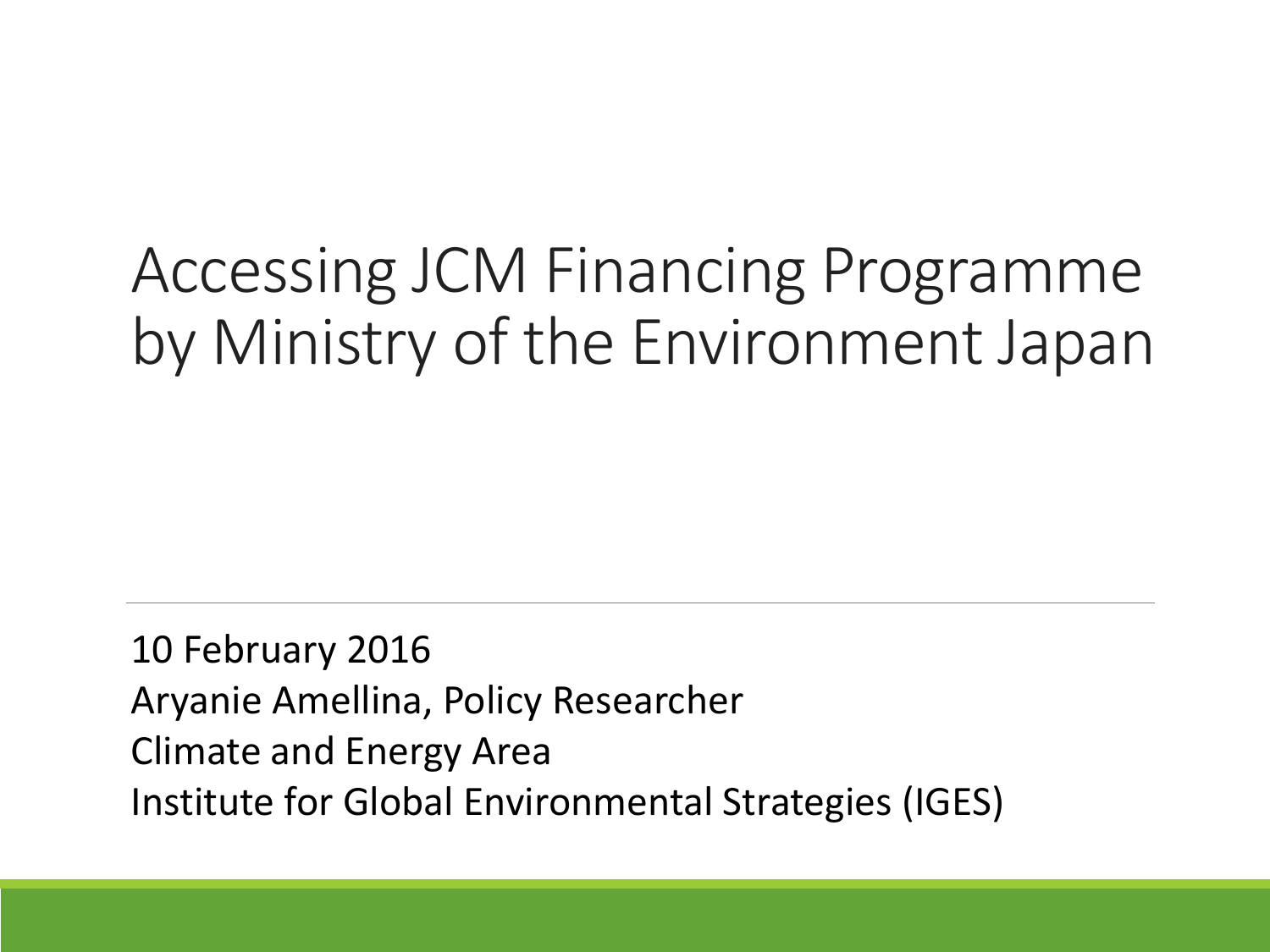# Available Financing Programme for Project Developers

1) JCM Financing Programme

2) Technical/financial support for JCM documents and procedures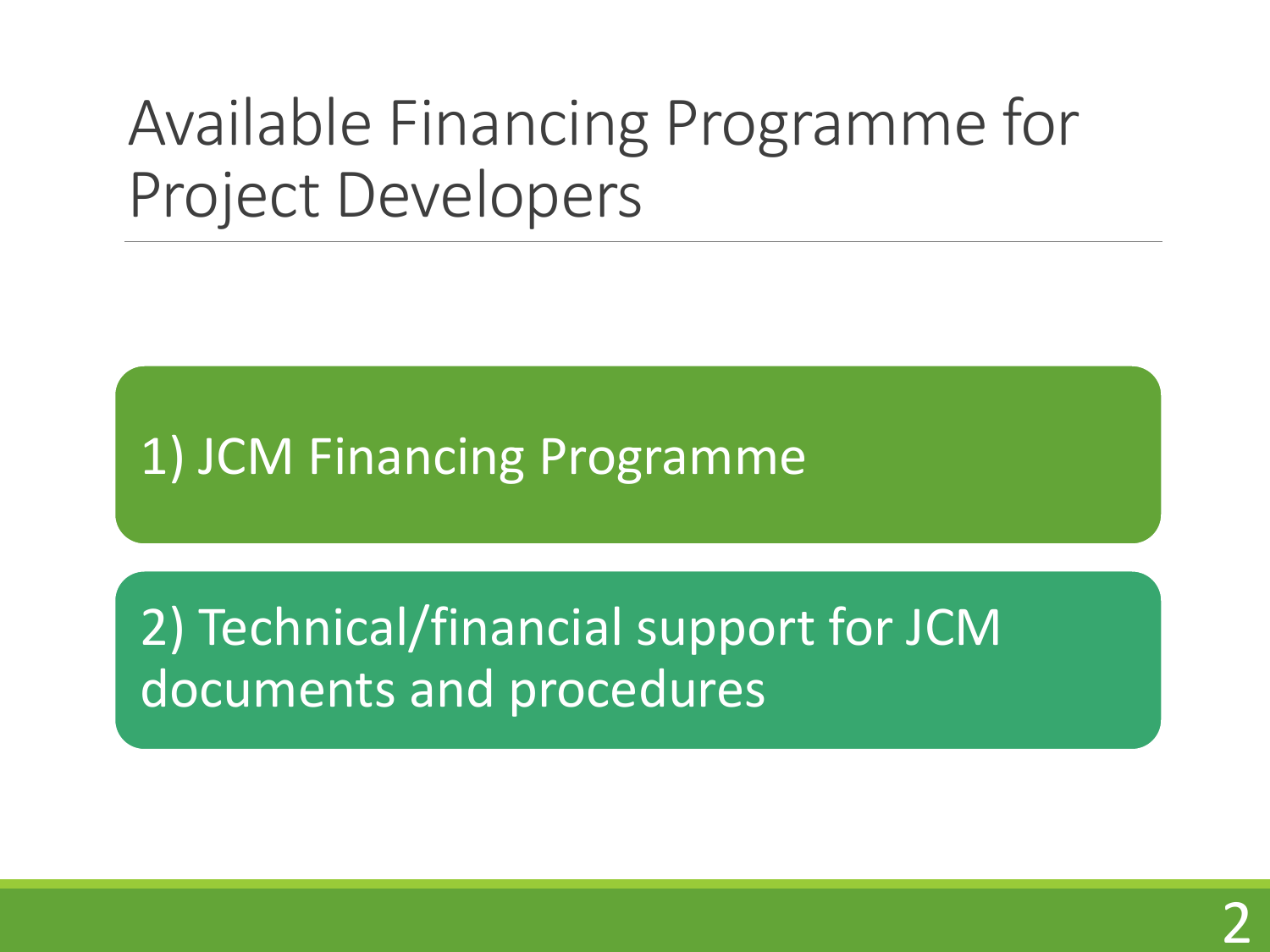# **The Joint Crediting Mechanism (JCM)**

- JCM is to implement a GHG emissions reduction and removal projects in partner countries.
	- $\triangleright$  As a result of emission reductions, Japan will acquire credits according to its contribution.
	- $\triangleright$  Credits issued in Japan can be used to achieve Japan's emission reduction target
	- Credits issued in partner country will be also used accordingly
- Partner country will share credits with Japan based on understanding and being convinced of the merits of implementation of JCM.
- JCM Financing Program is acknowledged as "contribution" from Japan by partner countries.
	- $\triangleright$  Once the project is adopted by JCM Financing Program, it has possibility to be registered as JCM project

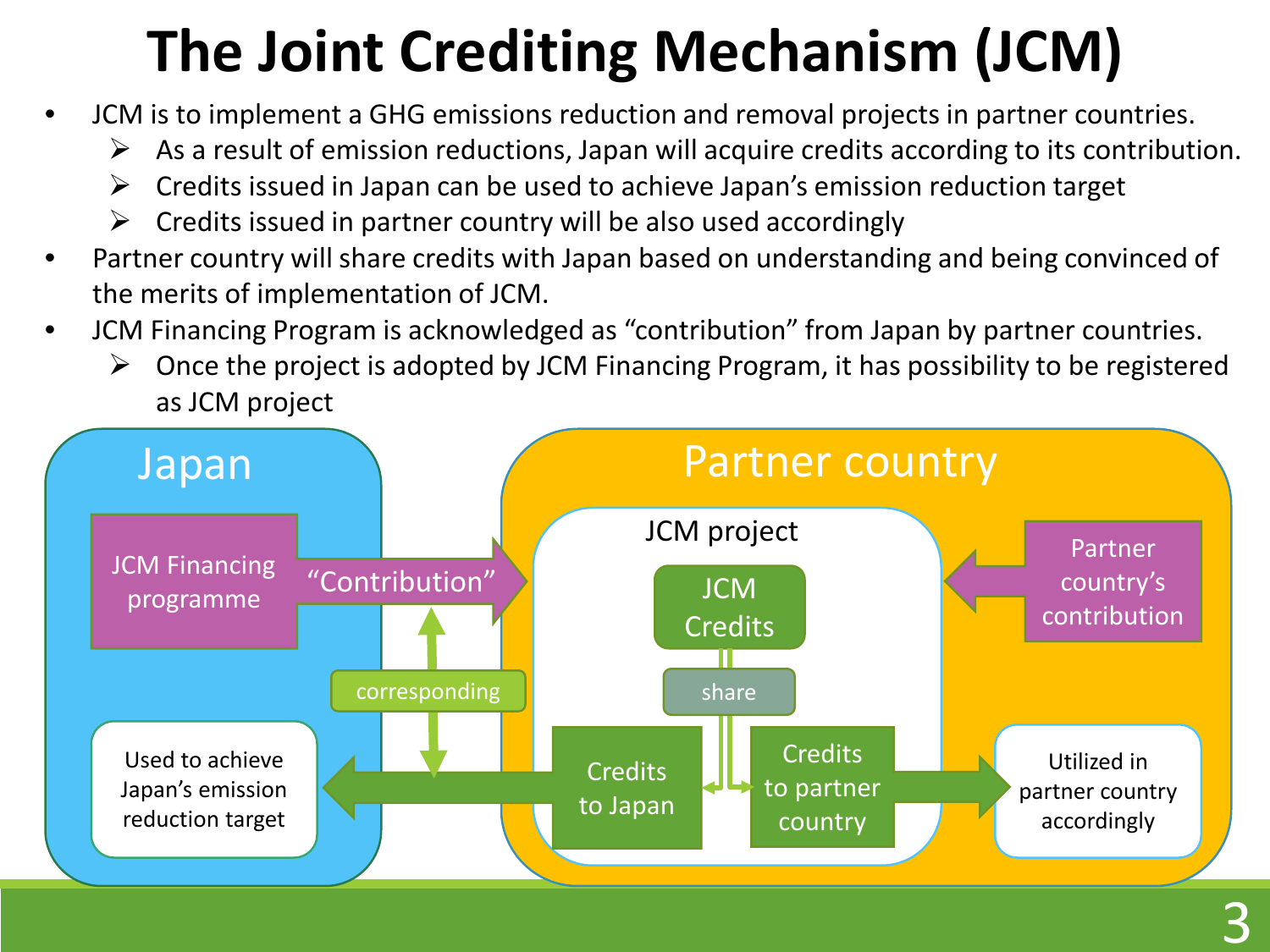## 1) JCM Financing Programme

| <b>JCM Model Project</b>                      | • Finances up to the half of an investment cost for facilities,<br>equipment, vehicles, etc. which reduce CO <sub>2</sub> from fossil fuel<br>combustion.<br>• This programme includes projects which will have the<br>collaboration with JICA and other government-affiliated<br>financial institute.    |
|-----------------------------------------------|-----------------------------------------------------------------------------------------------------------------------------------------------------------------------------------------------------------------------------------------------------------------------------------------------------------|
| <b>JCM REDD+ Model</b><br>Project             | • Finances part of project cost for <b>REDD</b> + projects.<br>• At least half or ratio of financial support to project cost of JCM<br>credits issued are expected to be delivered to the government<br>of Japan except the amount which is allocated to the partner<br>country based on its legislation. |
|                                               |                                                                                                                                                                                                                                                                                                           |
| <b>ADB Trust Fund</b><br>(Japan Fund for JCM) | • Grant for incremental cost of technologies for projects under<br>public and state-owned entities.<br>• Interest subsidy to ADB-financed loans for non-government<br>projects, to private sector borrowers and financial institutions.                                                                   |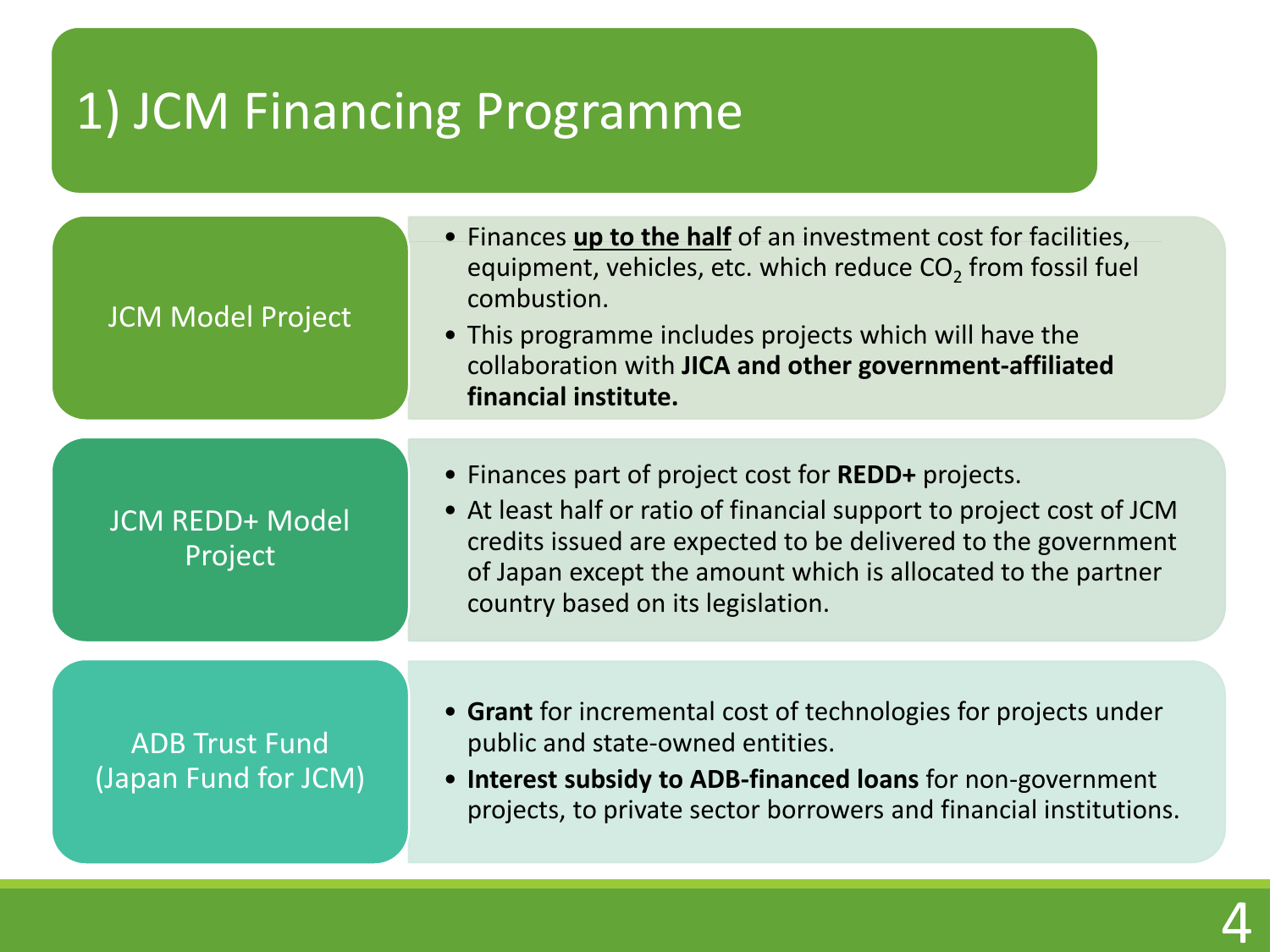## JCM Model Project by Ministry of the Environment Japan (MOEJ)



- Joint application by an international consortium: Japanese participant(s) and JCM partner-country participant(s)
- Applicant profile: private company, independent administrative institution, incorporated association or foundation.

Source: Government of Japan, February 2016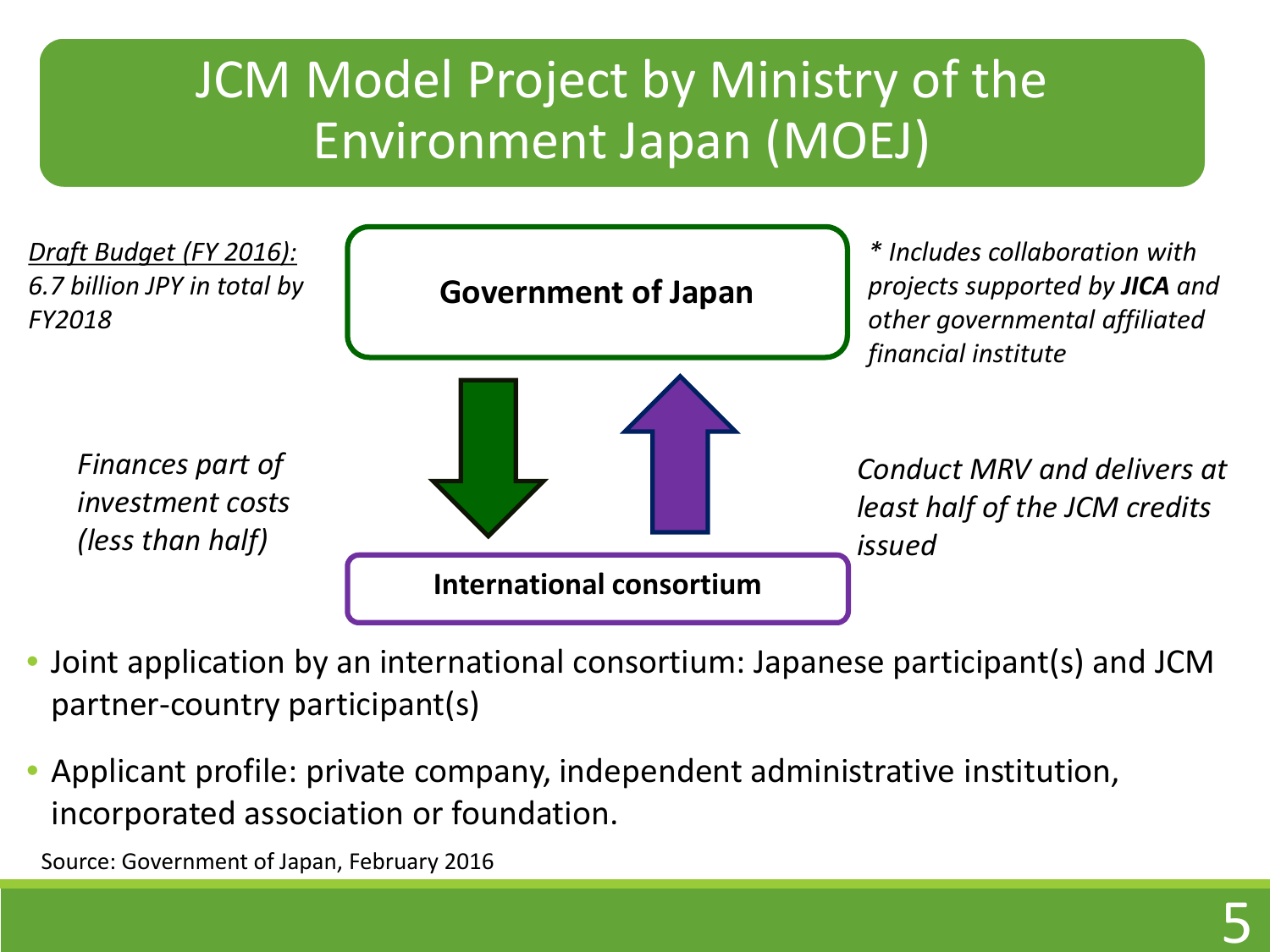## JCM Model Project by MOEJ

### Finances part of investment cost (up to half)

- Main construction
- Ancillary work
- Machinery and appliances
- Surveying and testing
- Facilities
- Administrative work
- Other necessary costs approved by the MOEJ

• *Projects completion period: installations start after the adoption of the funding and must be completed within 3 years.*

Application and information: [The Global Environment Centre Foundation \(GEC\) -](http://gec.jp/jcm/index.html) http://gec.jp/jcm/index.html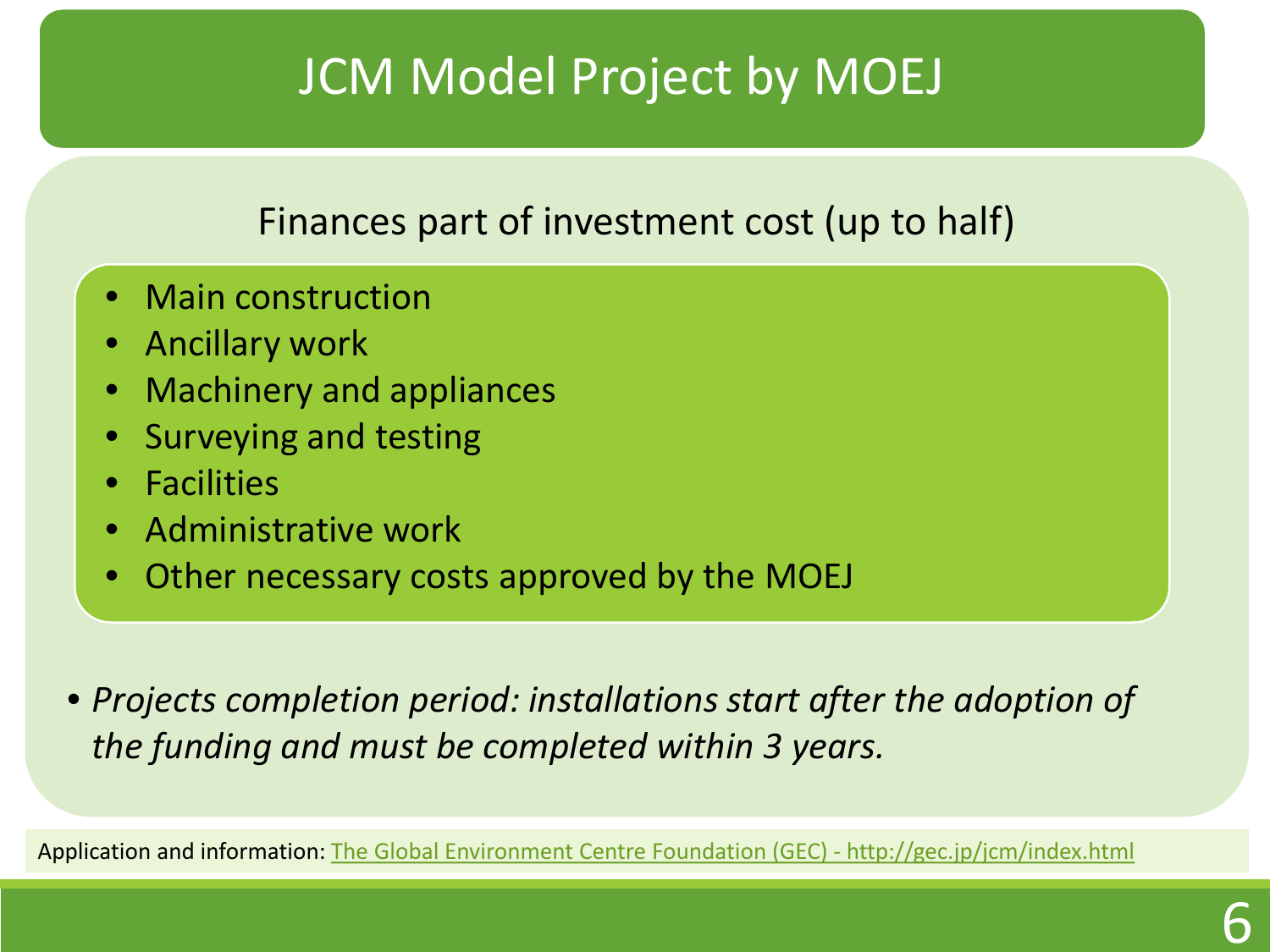## **Schedule for selecting projects by MOEJ under JCM Model Project and REDD+ Model Project (Schedule and the finance rate)**

Applications in FY2016 is scheduled as follows.

| ltems i                                           | <b>Date</b>                         |
|---------------------------------------------------|-------------------------------------|
| Starting date of call for request                 | Beginning or middle of April, 2016  |
| Deadline for entities to submit their application | Beginning or middle of May, 2016    |
| Announcement of selected Model Projects           | 1-2 months later after the deadline |

Finance rate will be determined based on the number of already selected JCM Model Projects using a similar technology in each country.

The scope of the similar technology will be defined by MOEJ, as appropriate.

| Number of already<br>selected projects using<br>a similar technology in<br>each partner country | <b>None</b><br>(0) | Up to $3$<br>(5, 3, 4) | More than 3<br>( > 3) |
|-------------------------------------------------------------------------------------------------|--------------------|------------------------|-----------------------|
| Maximum finance rate                                                                            | 50%                | 40%                    | 30%                   |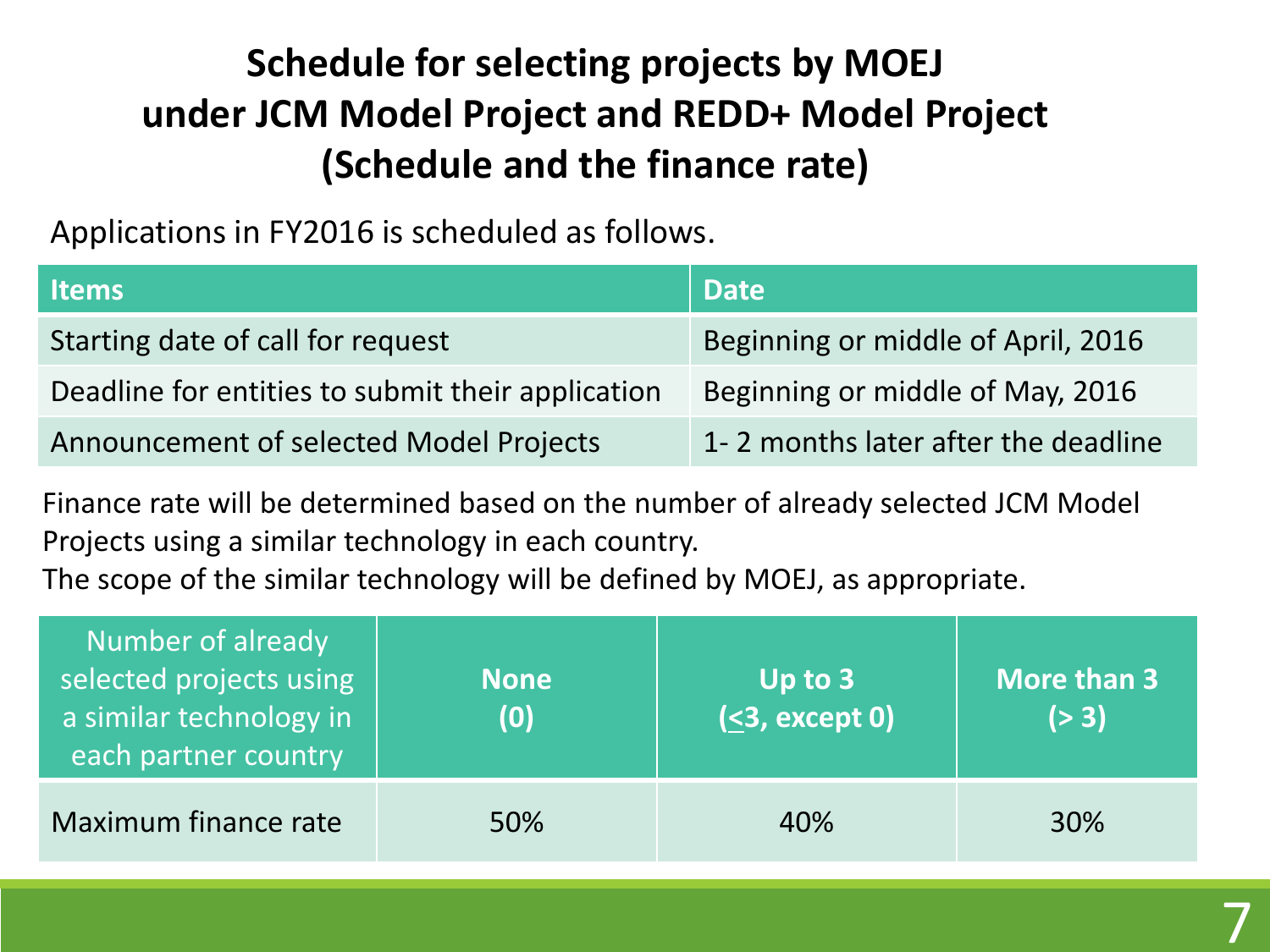# **Criterion for selecting the JCM model project (Cost effectiveness and Payback period)**

Cost effectiveness (\*1) and payback period (\*2) of a proposed project are some of the criterions during selection by MOEJ.

**\*1: Cost effectiveness (JPY/tCO<sub>2</sub>) is calculated as follows;** 

Amount of proposed subsidy

Accumulated emission reductions achieved during the legal\* durable years \*under Japanese tax law

**\*2: Payback period (year) is calculated as follows;**

(Total initial cost) – (Amount of subsidy)

(Reduction for annual operation cost)

**or**

(Total initial cost) – (Amount of subsidy)

(Annual revenue) – (Annual operation cost)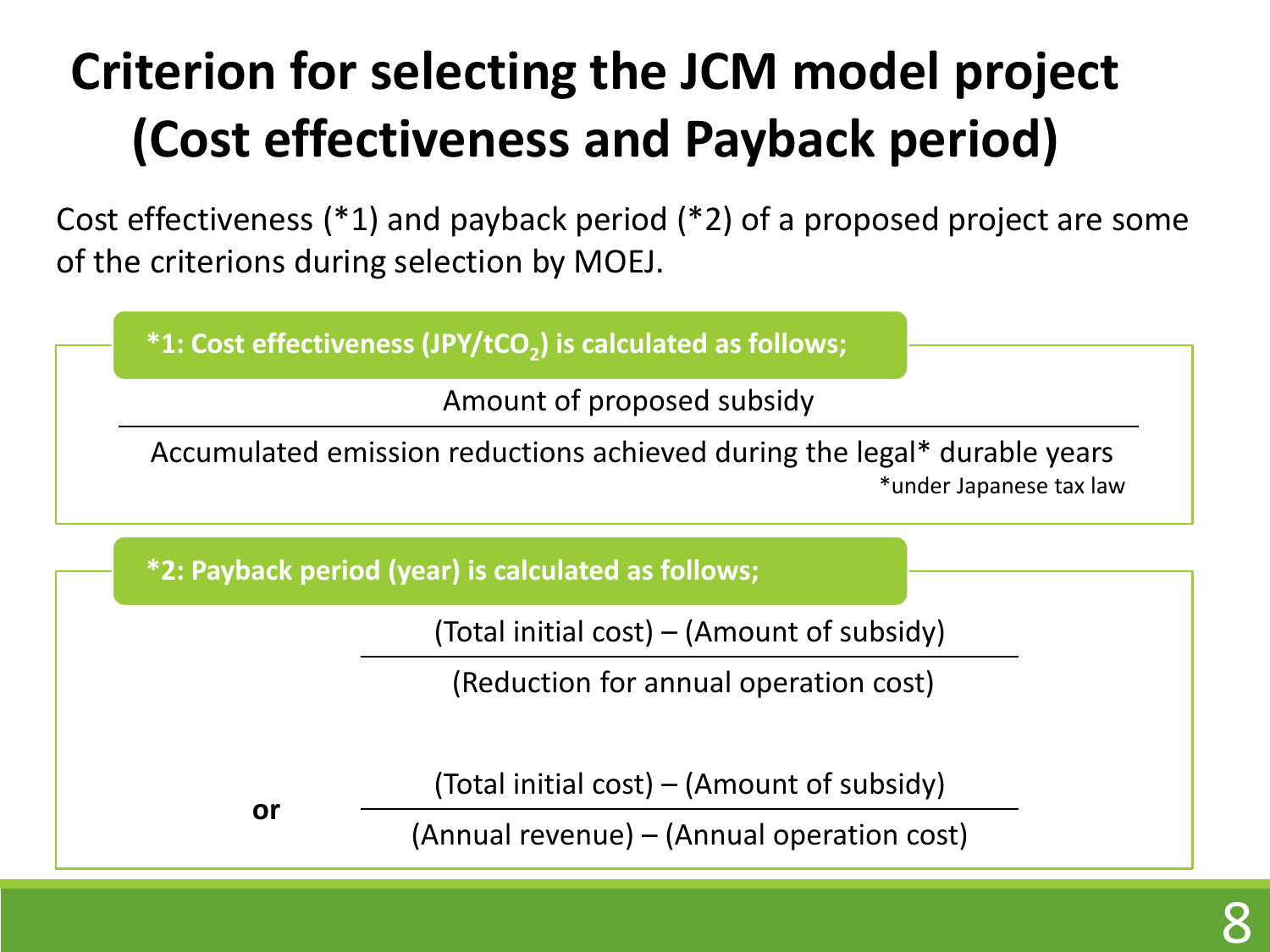#### **Indicator for evaluating the cost effectiveness**

- 5,000 JPY/tCO<sub>2</sub>: in case that the amount of the subsidy for a proposed project is more than 500 million JPY.
- 10,000 JPY/tCO<sub>2</sub>: in case that the amount of the subsidy for a proposed project is less than 500 million JPY.
- Note: GHG emission reductions is dependent on its calculation method and not necessarily able to achieve the planned emission reductions after the project implementation. Therefore, the cost effectiveness is not an absolute indicator for the evaluation.

#### **Indicator for evaluating the payback period**

- Payback period of a proposed project should be more than 3 years.
- Note:
	- Since the payback period is also dependent on its calculation method and not necessarily able to achieve the planned assumption after the project implementation, the payback period is not an absolute indicator for the evaluation.
	- If the proposed project sells an electricity and/or supplies heat, the revenue within 5 years by a proposed project should be returned to the government.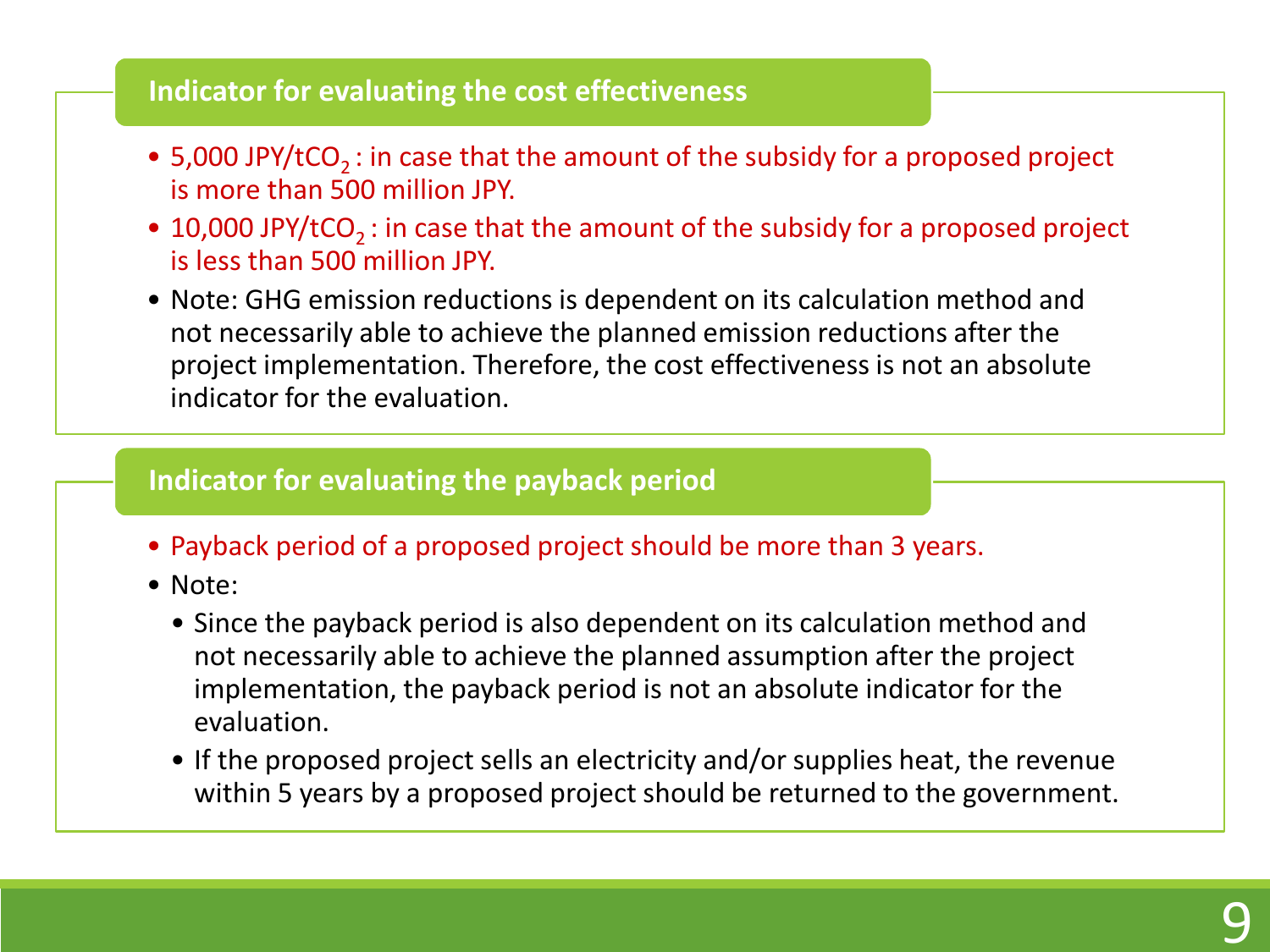# **Example of Registered JCM projects**

| <b>Project Type</b>  | <b>Project Title</b>                                                                                         | <b>ERs</b><br>$(t$ -CO <sub>2</sub> /y) | <b>Registration</b><br>Date | <b>Country</b> |
|----------------------|--------------------------------------------------------------------------------------------------------------|-----------------------------------------|-----------------------------|----------------|
| Energy<br>Efficiency | Energy Saving for Air-Conditioning and Process Cooling by<br>Introducing High-efficiency Centrifugal Chiller | 114                                     | 31-Oct-14                   | Indonesia      |
| Energy<br>Efficiency | Project of Introducing High Efficiency Refrigerator to a Frozen Food<br>Processing Plant in Indonesia        | 120                                     | 29-Mar-15                   | Indonesia      |
| Energy<br>Efficiency | Project of Introducing High Efficiency Refrigerator to a Food<br>Industry Cold Storage in Indonesia          |                                         | 29-Mar-15                   | Indonesia      |
| Energy<br>Efficiency | Promotion of green hospitals by improving efficiency /<br>environment in national hospitals in Vietnam       | 515                                     | 30-Nov-15                   | Vietnam        |







High-efficiency Centrifugal Chiller High Efficiency Refrigerator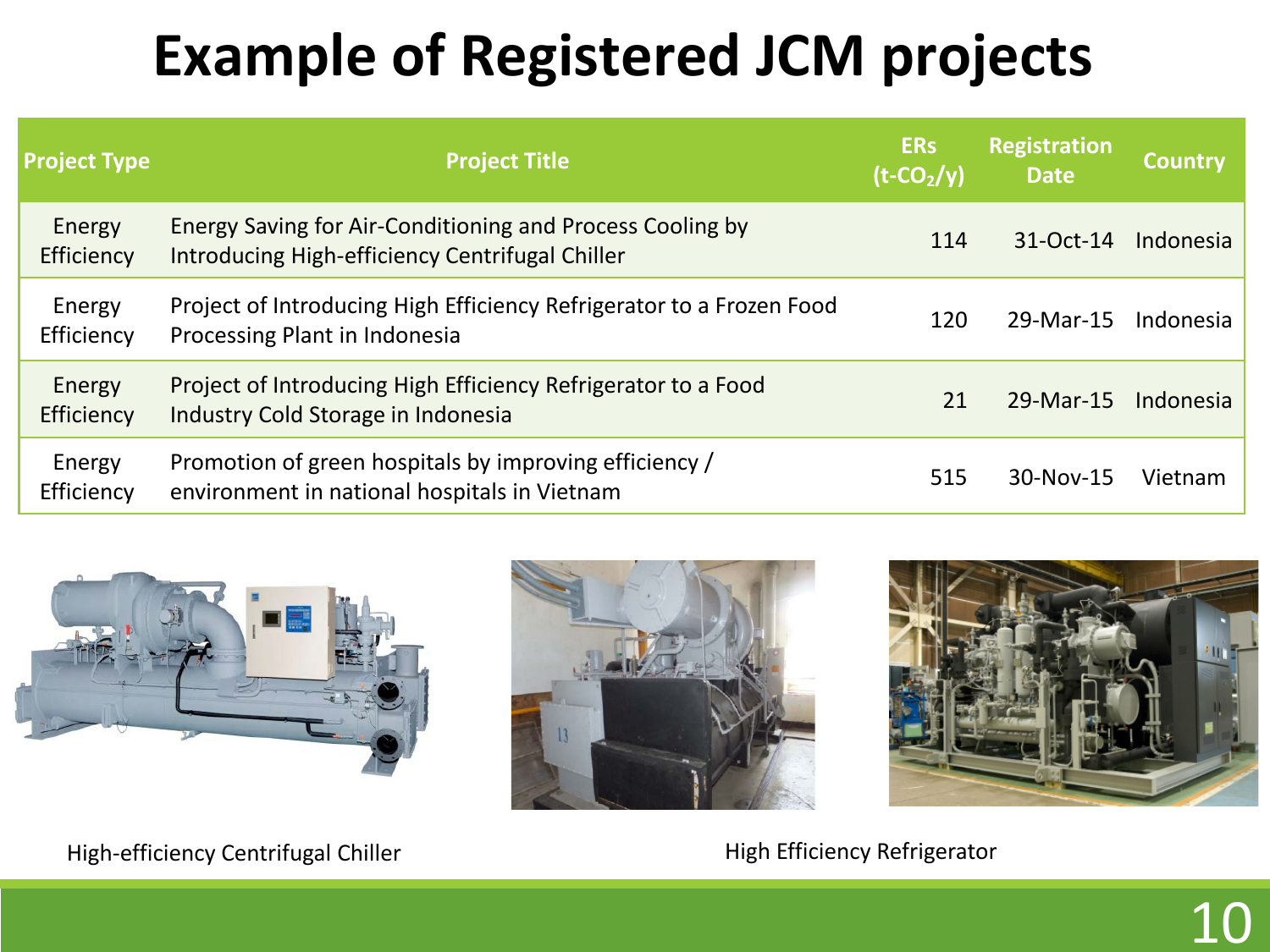# **Example of Registered JCM projects**

| <b>Project Type</b>  | <b>Project Title</b>                                                                                                 | <b>ERs</b><br>$(t$ -CO <sub>2</sub> /y) | <b>Registration</b><br>Date | <b>Country</b> |
|----------------------|----------------------------------------------------------------------------------------------------------------------|-----------------------------------------|-----------------------------|----------------|
| Energy<br>Efficiency | Centralization of heat supply system by installation of high-efficiency<br>Heat Only Boilers in Bornuur soum Project | 92                                      | 30-Jun-15 Mongolia          |                |
| Energy<br>Efficiency | Installation of high-efficiency Heat Only Boilers in 118th School of<br>Ulaanbaatar City Project                     | 206                                     | 30-Jun-15 Mongolia          |                |
| Renewable<br>energy  | Small scale solar power plants for commercial facilities in island<br>states                                         | 227                                     | $21$ -Apr-15                | Palau          |
| Transport            | Eco-Driving by Utilizing Digital Tachograph System                                                                   | 296                                     | $4$ -Aug-15                 | Vietnam        |



High-efficiency Heat Only Boilers Solar Power Plants **Solar Power Plants** Digital Tachograph System





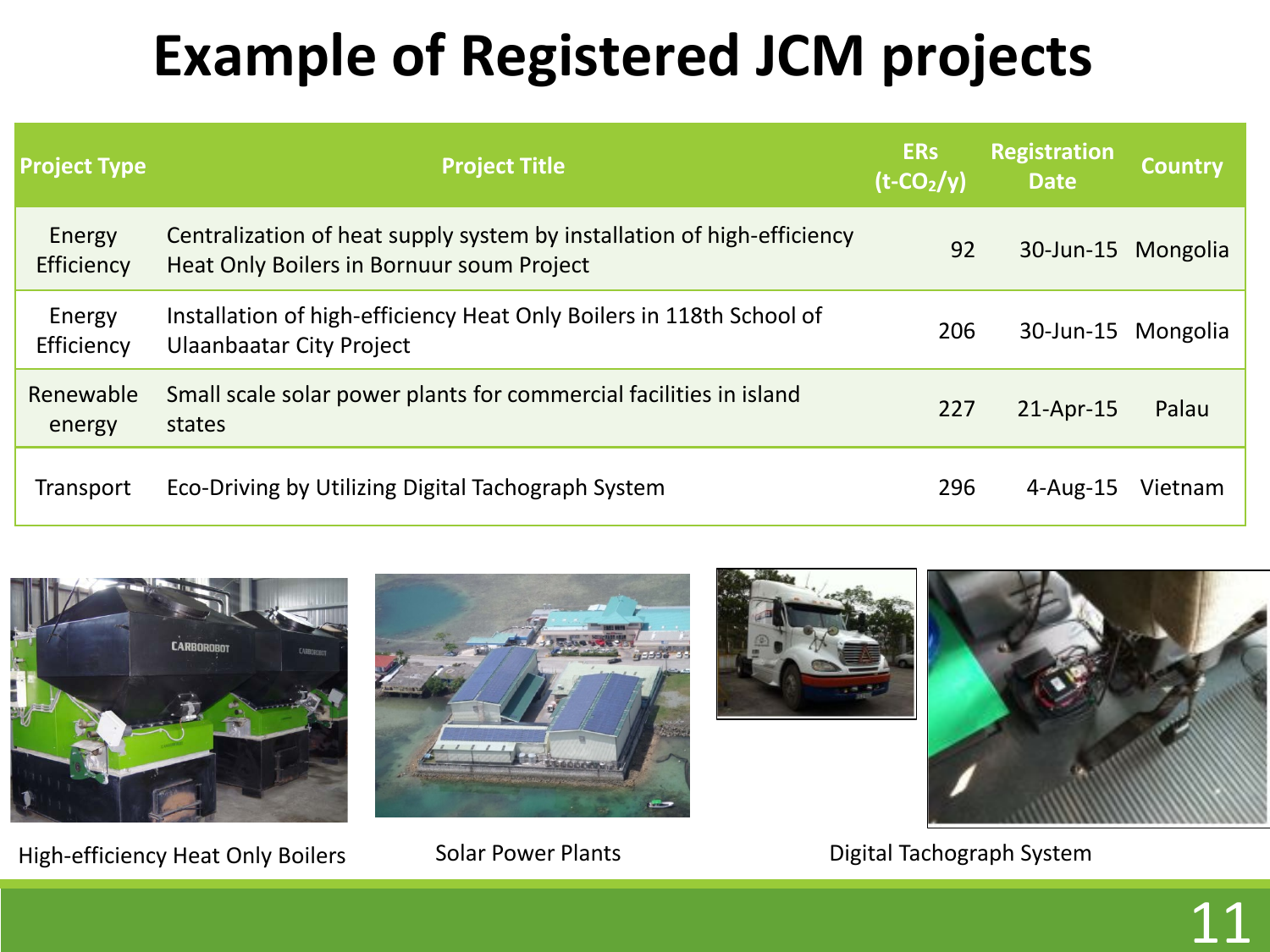## JCM REDD+ Model Project by MOEJ



※REDD+ (Reducing Emissions from Deforestation and Forest Degradation in developing countries; and the role of conservation, sustainable management of forests and enhancement of forest carbon stocks in developing countries)

#### Purpose

Implement activities for REDD+ and seek to acquire JCM credits for achievement of Japan's GHG emission reduction target

#### Project budget and implementation term

Up to 40 million JPY/year (fixed)

#### **Eligible Companies**

Japanese corporation(the representative of international consortiums)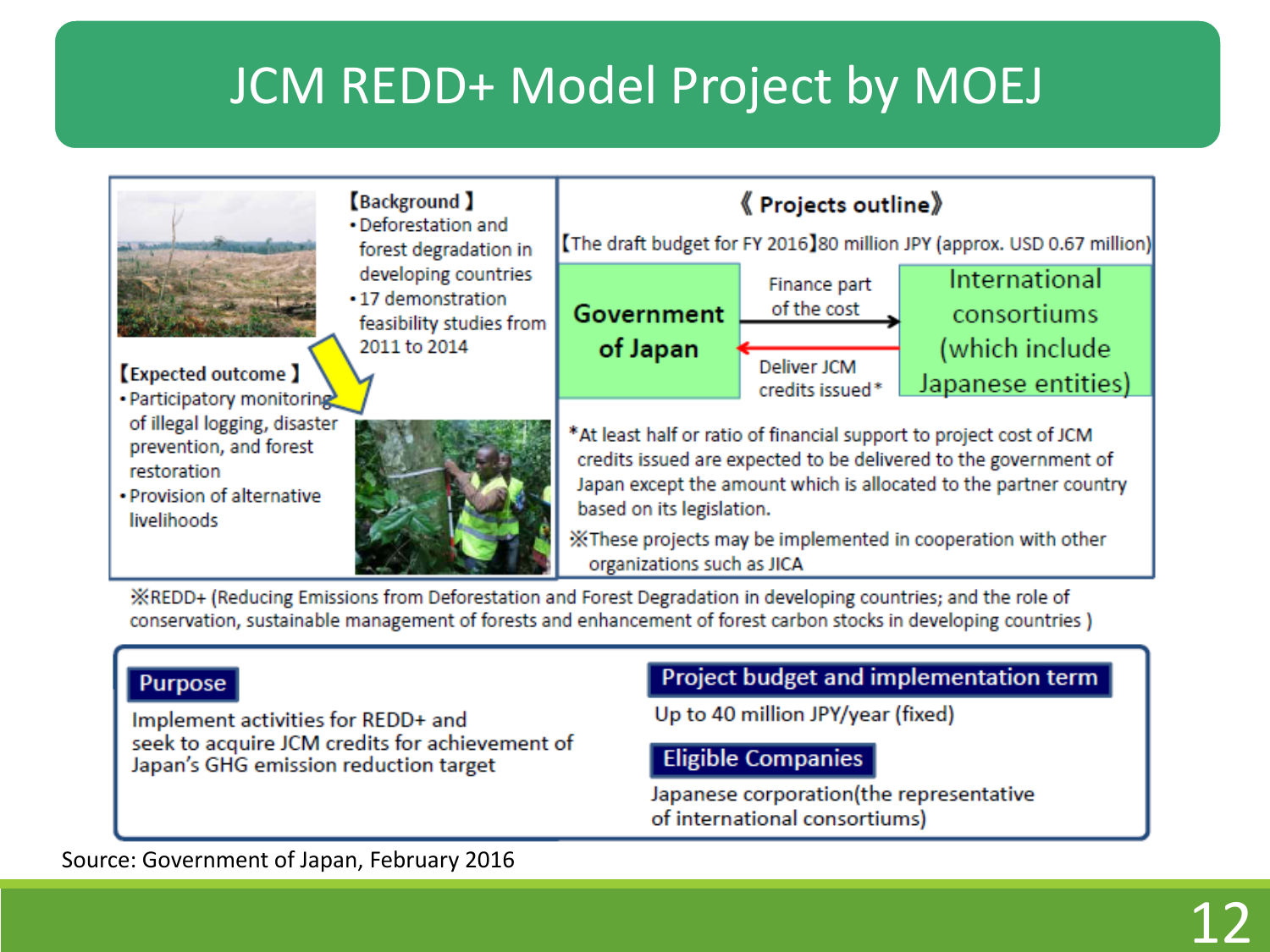## ADB Trust Fund (Japan Fund for JCM)

### General eligibility of projects

Project co-financed with an ADB or ADBadministered funds with proven advanced lowcarbon technologies

Leads to a reduction of environmental pollution and/or other social economic benefits

## Grant and Interest Subsidy

#### **Sovereign/public sector:** maximum **grant** of

\$10 million or 10% of the project cost, whichever is lower, or \$5 million if the project cost < \$50 million



Application and information: ADB webpage for Japan Fund for JCM - <http://www.adb.org/site/funds/funds/japan-fund-for-joint-crediting-mechanism>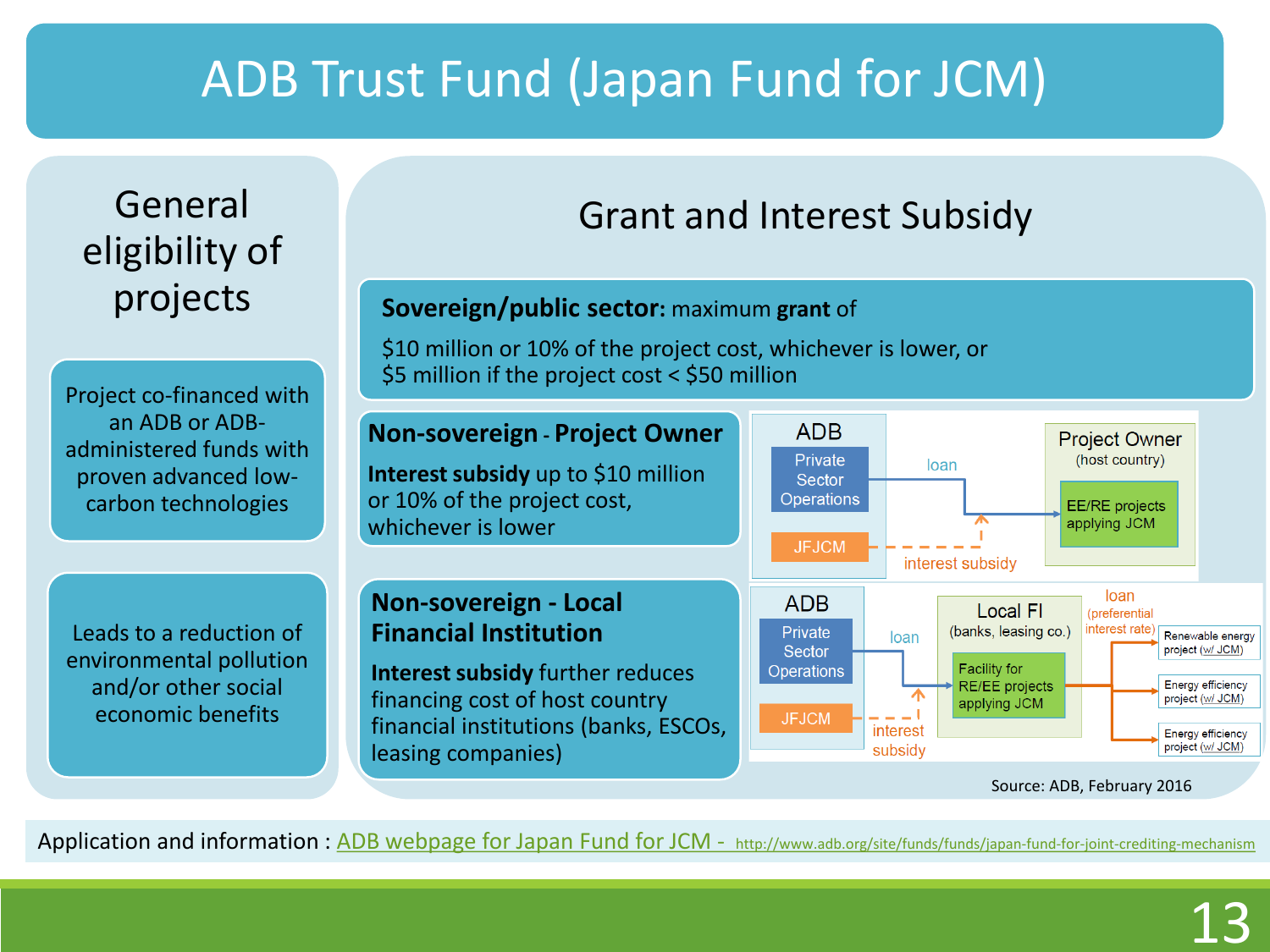

- Secure finance other than JCM, or
- Find another financial source for the rest of initial cost (JCM financing programs will not cover all cost, e.g. JCM Model Project covers less than half of the investment cost)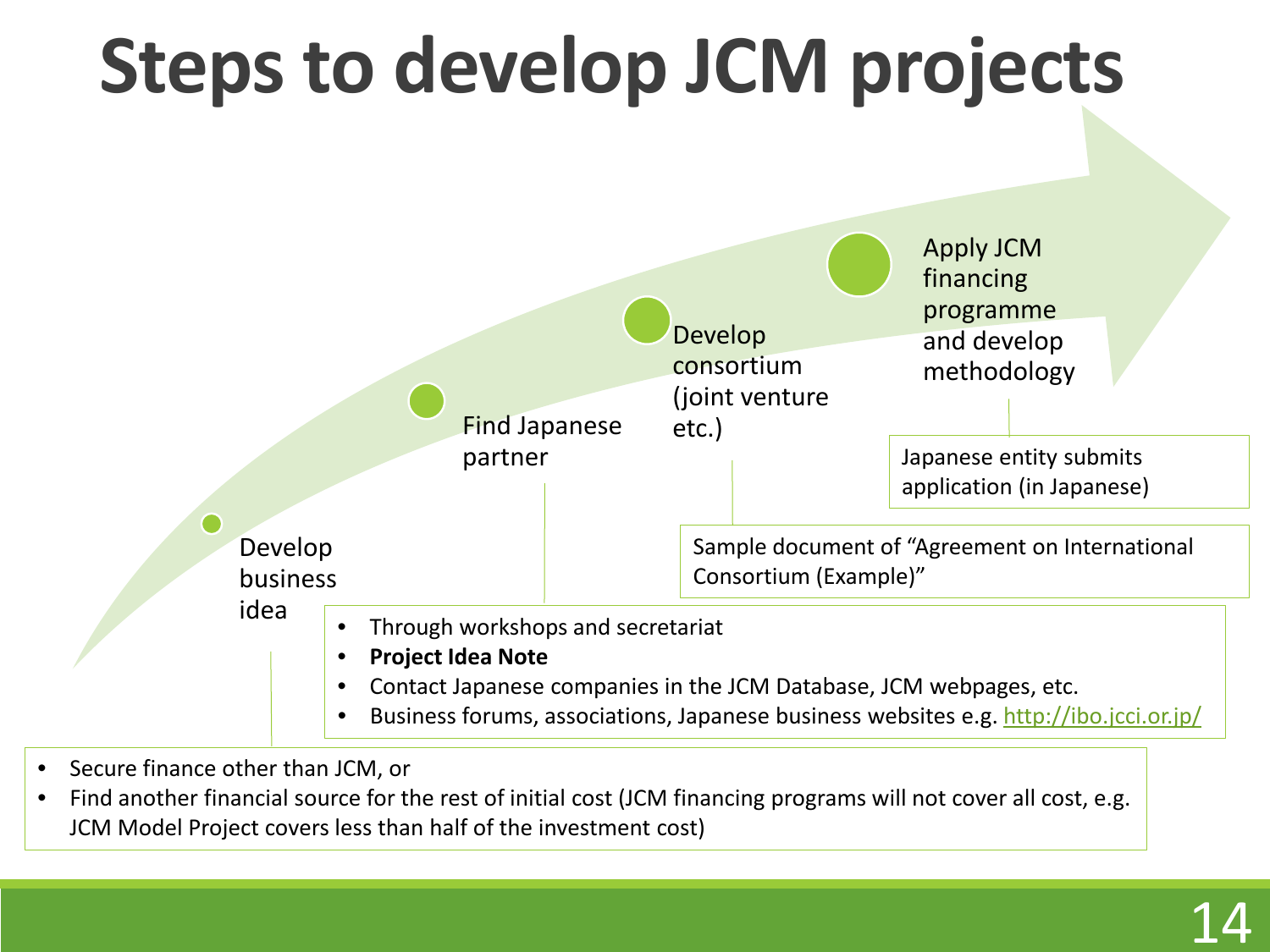## 2) Technical/financial support for JCM documents and procedures



Applicable for project participants of JCM Model Projects and ADB Trust Fund (JF JCM).

*IGES provides technical support (Methodology Development, PDD development and Preparation of monitoring Report)*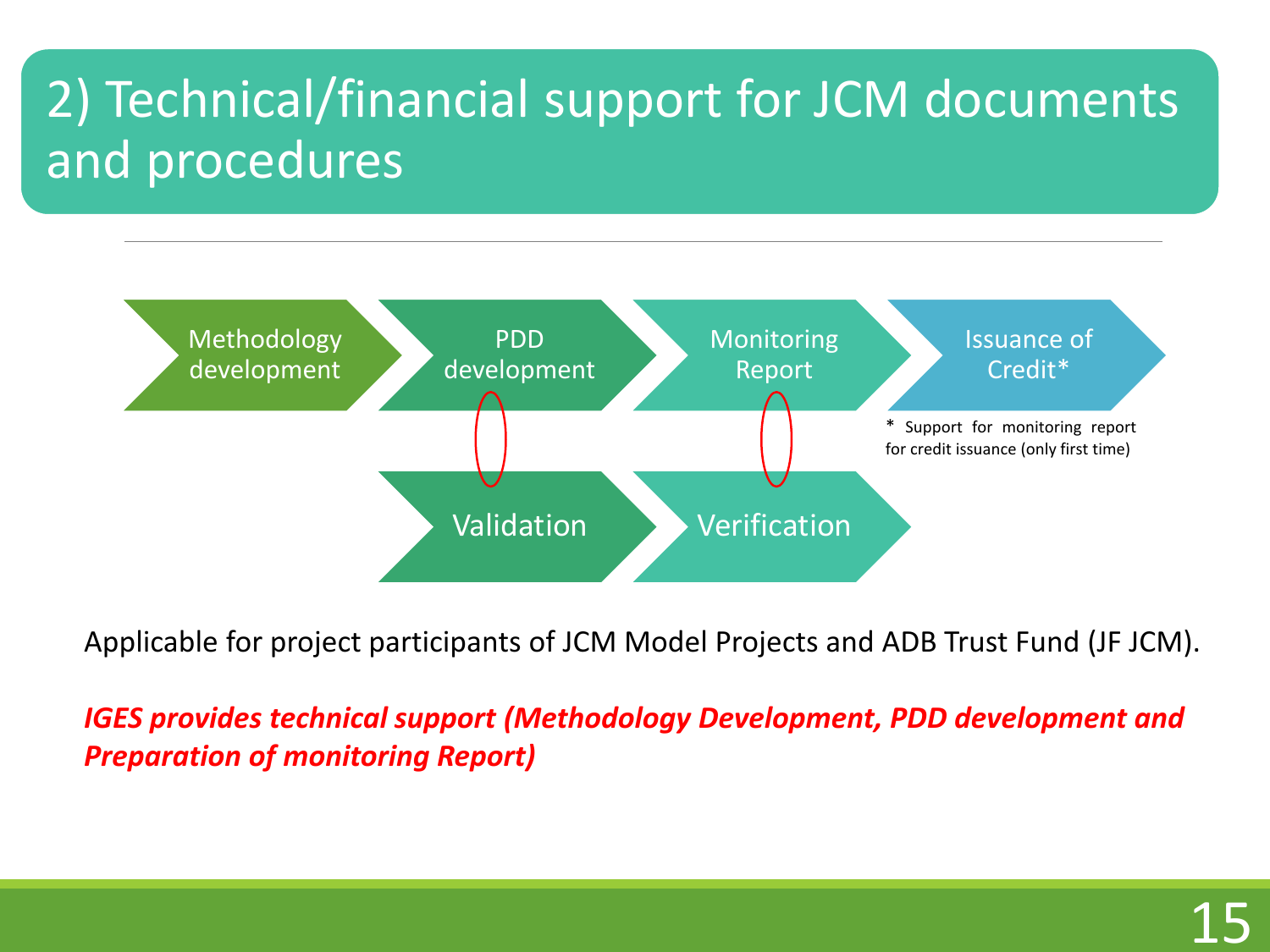# **Websites for further JCM information**

### Contact address

- · Kentaro Takahashi: [k-takahashi@iges.or.jp](mailto:k-takahashi@iges.or.jp)
- Aryanie Amellina: [amellina@iges.or.jp](mailto:amellina@iges.or.jp)

**Official JCM Webpage:** rules and guidelines for each country, JCM methodology, public inputs announcement, JCM projects

| <b>M</b> HOME                              | <b>AN INVESTIGATION</b>                                                                                                                                                                                                                                                                                        |
|--------------------------------------------|----------------------------------------------------------------------------------------------------------------------------------------------------------------------------------------------------------------------------------------------------------------------------------------------------------------|
|                                            | The Joint Crediting Mechanism (JCM)                                                                                                                                                                                                                                                                            |
| Te Bechefen<br>of Debrikens<br>acte series | About the Mechanism                                                                                                                                                                                                                                                                                            |
|                                            | Sections the Direct<br><b>Newt</b>                                                                                                                                                                                                                                                                             |
|                                            | - 2 km ft upgave to heater 2 in appelled designer materials on<br>- 1981 Annah van Faden voets en mach<br>· 2 July 11 - Jack and he University Christmas Income of the USA<br>- 114219 Jackson Mosson of Linear Linear Mobile Education (20)<br>. If you can enter be a straightforward to see provider of the |

<https://www.jcm.go.jp/>

### **New Mechanisms Information Platform:**

recent development of the JCM, list of JCM projects and studies



<http://www.mmechanisms.org/e/>

**GEC website**: call for proposals, financial and project development support scheme, outline of JCM Model Project and feasibility

study, JCM booklet



<http://gec.jp/jcm/index.html>

### **IGES JCM Database:**

details of methodologies, project cycle, feasibility studies, duration, statistics, etc.

<http://bit.ly/igesjcmdatabase>

| <b>Property</b> | <b>MAA</b><br>۰ | <b><i>Photograph</i></b><br>n                                                                                              | --             | -<br>$\sim$<br>٠             | <b><i><u>Email Farth want</u></i></b>                                        | <b>Englishment</b><br><b>STATE</b>                                                                                  | <b>Track of</b><br>$-$<br>г              | π                                                  |           |
|-----------------|-----------------|----------------------------------------------------------------------------------------------------------------------------|----------------|------------------------------|------------------------------------------------------------------------------|---------------------------------------------------------------------------------------------------------------------|------------------------------------------|----------------------------------------------------|-----------|
| <b>Cost</b>     | $\sim$<br>m/s   | Moore Restraits for Conditioning shortheated.<br>being to winds the Hull all band.<br>annius linte:                        | <b>SERVICE</b> | <i><u><b>Distant</b></u></i> | FT Posterio<br>America                                                       | <b>Search Franchis 3.6</b><br><b>Paul Port Elen</b><br>Nikipedint<br><b>Bayerment &amp; Instantial</b><br>1 . 14.18 | <b>Black</b><br><b>Monte</b>             | Fallen                                             | <b>Bu</b> |
| <b>Breat</b>    |                 | <b>Frank of Hinduity High Hinders</b><br><b>Reference to a Four-temple Cod Status in</b><br><b><i><u>INSTRUCTS</u></i></b> |                | <b>SERATA</b>                | <b>PT AND SIGNATURE</b><br><b>Toyotas #1</b><br><b>Engineer Advenue</b>      | <b>ATLANTA MAIL CO.</b><br>ATTL: 1                                                                                  | <b>Since</b><br><b>HELMIC</b>            | Fisher                                             |           |
| since:          |                 | Transit of relevance and in Education<br><b>References a Proper Excel Forest publicated</b><br><b>HIMMERS</b>              | <b>STAR</b>    | <b>STATISTIC</b>             | <b>PT Add Senighted</b><br><b>Kunsten PT</b><br><b><i>TRAPPERSONNELL</i></b> | <b>CO D'AL MODERN</b><br>A.M.                                                                                       | H.<br><b>District</b><br><b>Minimize</b> | <b>Factor</b>                                      | m<br>m    |
| shall 1         |                 | technologie and many additional travel line develops<br>a tractatura stribuzione ca mund                                   | $\sim$         | Welcom                       | any minute<br>101,198                                                        | <b>Building Electric</b><br><b>STELL WA</b>                                                                         | <b>State</b><br>skovice<br>777           | <b>Constanting A</b><br>Secretals                  |           |
| <b>Hotel</b>    |                 | Contractador of Touris control Automobile<br>exclusively of experiments in the financial<br>a basic chief have             | <b>Second</b>  | <b>Comprise</b>              | <b>ASSISTENCE</b><br><b>Exit L.Mix</b>                                       | <b>BURGATAINS</b><br>$2 - 2 - 4 = 10$                                                                               | <b>Electric</b><br><b>Hinda</b>          | Convenient, C.M.<br><b><i><u>Sponsholm</u></i></b> |           |